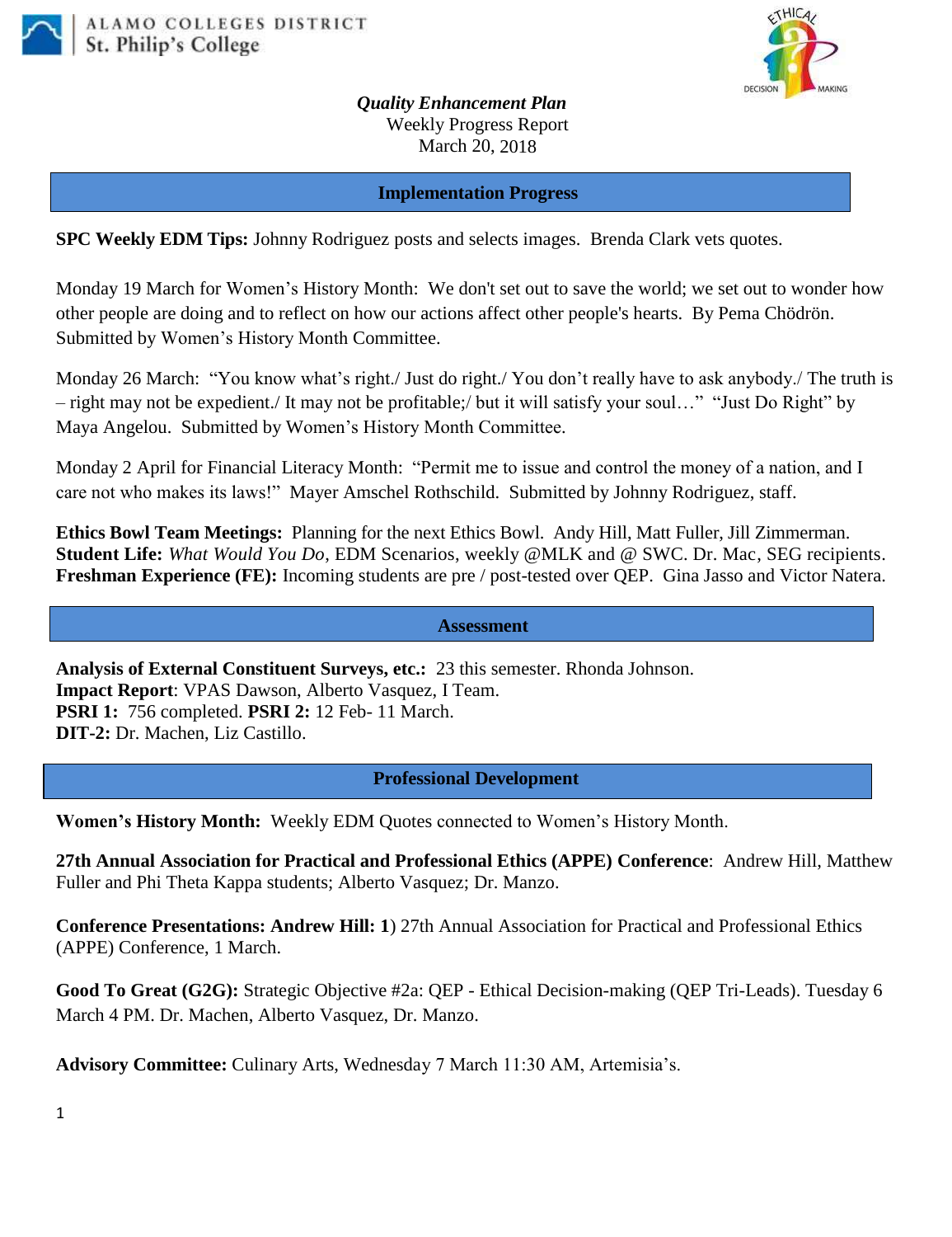**EDM Focus Group:** Thursday, March 1, 11am. SWC, Building 1, B138. NAHB (National Association of Home Builder). PTK Presenters: Roxanne Saunders, Amanda Olveda, Cynthia Washington, Jennifer Salyer, and Chapter Advisor Maria Botello

**EDM Focus Group:** Friday, March 9 12:30pm. MLK Campus, Turbon Center 201. Future United Latino Leaders for Change (FULLC). PTK Presenters: Roxanne and Amanda.

## **Additional Ongoing and Upcoming QEP Events**

**Assessment Day Showcase 2018: Results from:** Friday 2 February. 2,044 total assessments, 948 Personal Responsibility assessments, 32 faculty assessors. Friday 23 March 2 PM Presentation; 3 PM Faculty input workshop. Bowden Alumni Center. VPAS Dawson; A&S Faculty, Chairs; IPRE; Sonia Valdez.

**April Financial Literacy Month Fair: QEP Financial Literacy Workshop.** Liz Castillo; Andy Hill, Matt Fuller, Jill Zimmerman. Weekly EDM Quotes to be connected to Financial Literacy Month.

**Conference Presentations:** Andrew Hill: 2) 60th Annual Western Social Science Association Conference, San Antonio, 4 April; 3) NISOD, University of Texas at Austin, 26 May.

**Health Sciences.** Ethics in Psychological Research 18:36. TBD. Dean Sterling, Jill Zimmerman, Alberto Vasquez, Dr. Machen, Dr. Manzo.

**CultureFest:** Thursday 26 April 10-4. Dr. Mac; Implementation Team.

**Summer SAYWE Program:** Two QEP EDM Case Studies for young musicians. Nina McGrath.

## **Spring 2018 Dual Credit/Early College High School (DC/ECHS) Outreach Overview:**

**ECHS Workshops/Bridge Summer:** Lisa Barrera (Brackenridge), Dr. Thomas (Saint Philip's College) Tia Weidenfeller (Memorial), Ana Lisa Garza (Seguin). TBD. Dr. Fenton and I Team. **Dual Credit High School Workshops/Bridge Summer/College Visits:** DC liaisons; I Team. **Two Summer DC/ECHS Professional Development Workshops.** One weekday in June; one Saturday in August. Dr. Fenton; I Team.

**Division Best Practices:** Student Success, Friday 23 March 8:30 am, Turbon Student Center, Everett Viewing Room. Dr. Mordecai Brownlee, Dr. Machen, Alberto Vasquez, Liz Castillo, Dr. Manzo.

**Advisory Committees:** 23 scheduled. **Surgical Technology Program**. Wednesday 28 March 6-7 PM. VPAS Dawson, Susan Medina, Dean Beardsall, Alberto Vasquez. **Advisory Committees Googledocs Calendar:** Susan Medina, Laurie Rodriguez, Sylvia Morin, Jill Zimmerman, David Kisel.

## **2018-2019**

**Planning for QEP Fulbright Visiting Scholar.** VPAS Dawson; Andy Hill; Matt Fuller; I Team.

2 **Guest Lecturer:** Epi Elizondo, Health Sciences Division and Hispanic Heritage Month? Dean Sterling